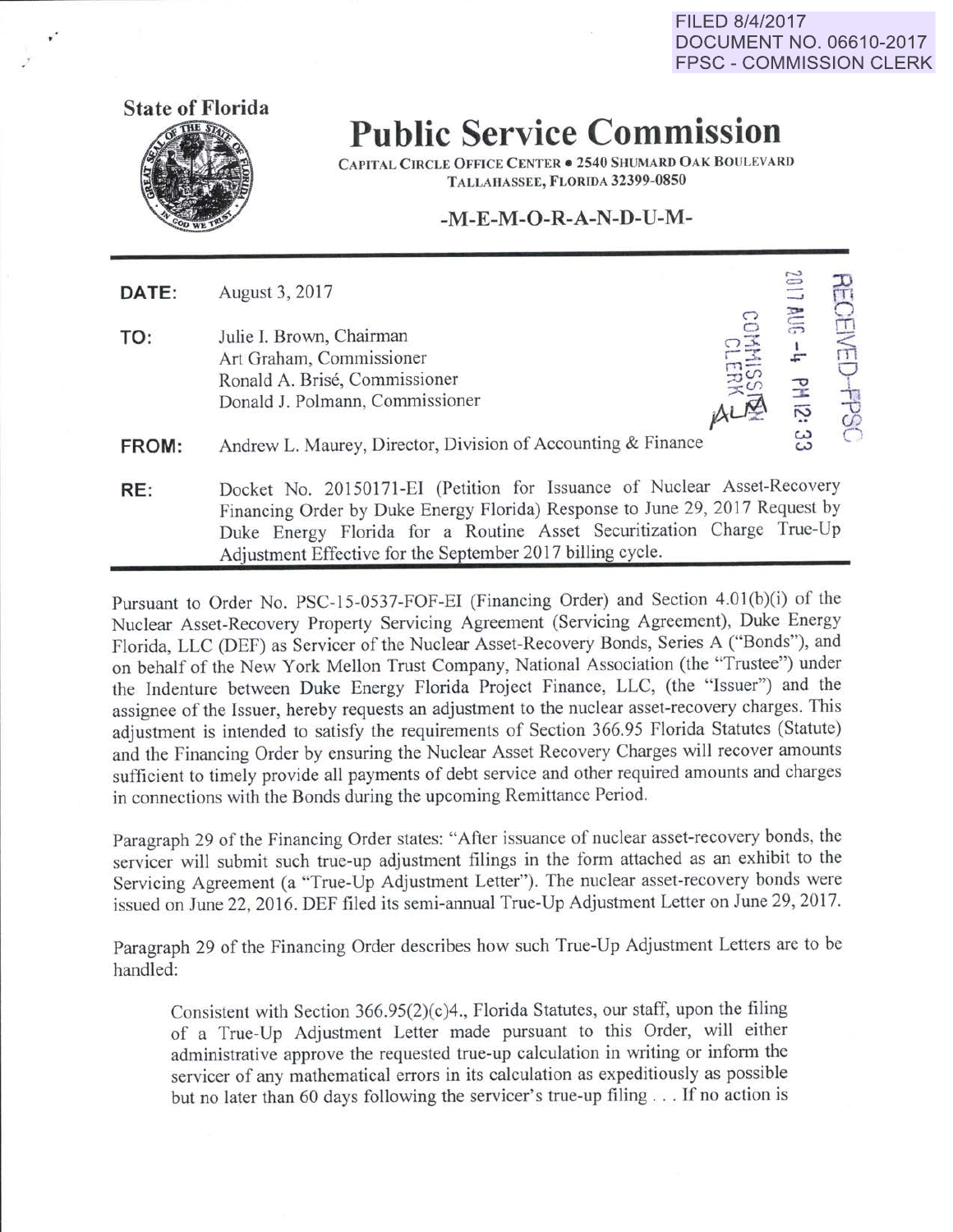Julie I. Brown, Chairman Page 2 of 3 August 3, 2017

> taken within 60 days of the true-up filing, the true-up calculation shall be deemed approved. Upon administrative approval or the passage of 60 days without notification of a mathematical error, no further action of this Commission will be required prior to implementation of the true-up.

DEF's True-Up Adjustment Letter dated June 29, 2017, and its accompanying 18 pages of supporting schedules were reviewed by staff and no mathematical errors were found.

Attached is DEF's Seventy-Ninth Revised Sheet No. 6.105 in legislative format. The Asset Securitization Charge for the residential class will decrease from \$3.59 to \$2.26 per 1,000 kWh. For the residential customer using 1,000 kWh, the residential bill will decrease from \$118.41 to \$117.05 (including gross receipts tax).

Per DEF's request in its True-Up Adjustment Letter dated June 29, 2017, and in accordance with the Financing Order and Servicing Agreement, the proposed adjustments to the Nuclear Asset-Recovery Charges will be effective for the September 2017 billing cycle. Staff is preparing the required approval letter for the new tariff sheets.

## ALM/crr

#### Attachment

cc: Braulio Baez Keith Hetrick Mark Futrell Cheryl Bulecza-Banks Mark Cicchetti  $\sqrt{\text{C}}$ arlotta Stauffer Mary Anne Helton J.R. Kelly, Office of Public Counsel Dianne M. Triplett, Duke Energy Florida